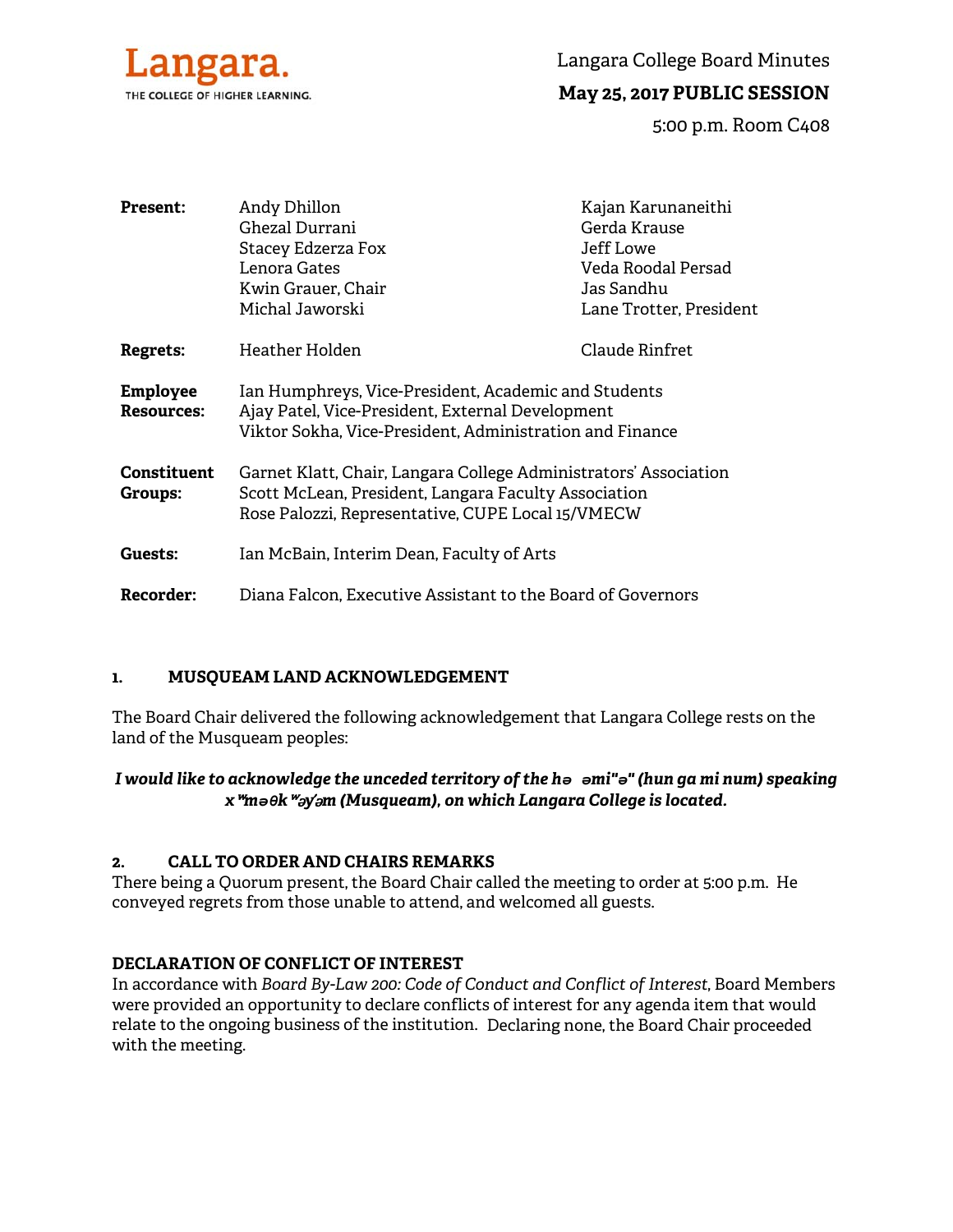## **3. APPROVAL OF AGENDA/CONSENT AGENDA**

It was moved by A. Dhillon, seconded by J. Lowe and unanimously resolved:

### **THAT, the Langara College Board approve the agenda and approve/acknowledge the following items on the consent agenda:**

- 3.1 Minutes of the Public Meeting held March 30, 2017 Approved
- 3.2 Chair's Written Report Acknowledged
- 3.3 President's Written Report Acknowledged
- 3.4 Summary Results of Board Assessments Acknowledged
- 3.5 Notice of Election of Board Chair Acknowledged
- 3.6 Board Calendar Acknowledged

# **4. CHAIR'S VERBAL REPORT**

The Board Chair highlighted events that he had attended over the past few months and thanked members who represented the Board at recent College events. He highlighted the attendance of four Board members at the Association of Governing Boards Conference in Dallas, TX from April 1-3, 2017, and encouraged Board members to attend future conferences. He advised that printed material from the conference have been added to the Board library and is available for loan. He highlighted his attendance at the Athletic Awards Banquet and the Employee Long Service and Recognition Awards, noting that they are two very noteworthy events to attend.

The Board Chair advised that Board Member Peter Huron has retired from the College and is no longer a member of the Board of Governors. A bi-election to complete the remaining term on the Board is underway.

# **5. PRESIDENT'S VERBAL REPORT**

L. Trotter elaborated on items in his written report and specifically the following:

- **CICan Conference** from April 30 May 2, 2017, I attended the CICan conference along with Veda Roodal Persad and Gerda Krause from the Board.
- **Education Mission to Japan**  from May 6-14, 2017, I traveled to Japan with Ajay Patel on an education mission. We visited several universities including Takushoku University with whom the College will be celebrating its 40<sup>th</sup> anniversary in 2018 for the Takedai program. The agreement has resulted in Takushoku annually sending short-term and long-term students to Langara for English language education. The long-term students receive third year credit towards their degree when they return to Japan. The Japanese Consul General advised that the agreement is the oldest continuous post-secondary program between a Japanese and Canadian institution. A 40th Anniversary event to celebrate the relationship between the institutions and the Takedai program is being planned at the College sometime in the fall 2017. We also visited Ryukuku University in Kyoto, signed an MOU with Osaka Sangyo University in Osaka, had meetings with the Prefecture University of Hiroshima and the Hiroshima Board of Education in Hiroshima.

# **6. COMMITTEE REPORTS, RECOMMENDATIONS AND APPROVALS**

# **6.1 Board Coordinating Committee**

# **a) Minutes of meeting held May 8, 2017**

K. Grauer highlighted the minutes of the Board Coordinating Committee meeting held on May 8, 2017, attached to the agenda for information. The Committee reviewed and approved the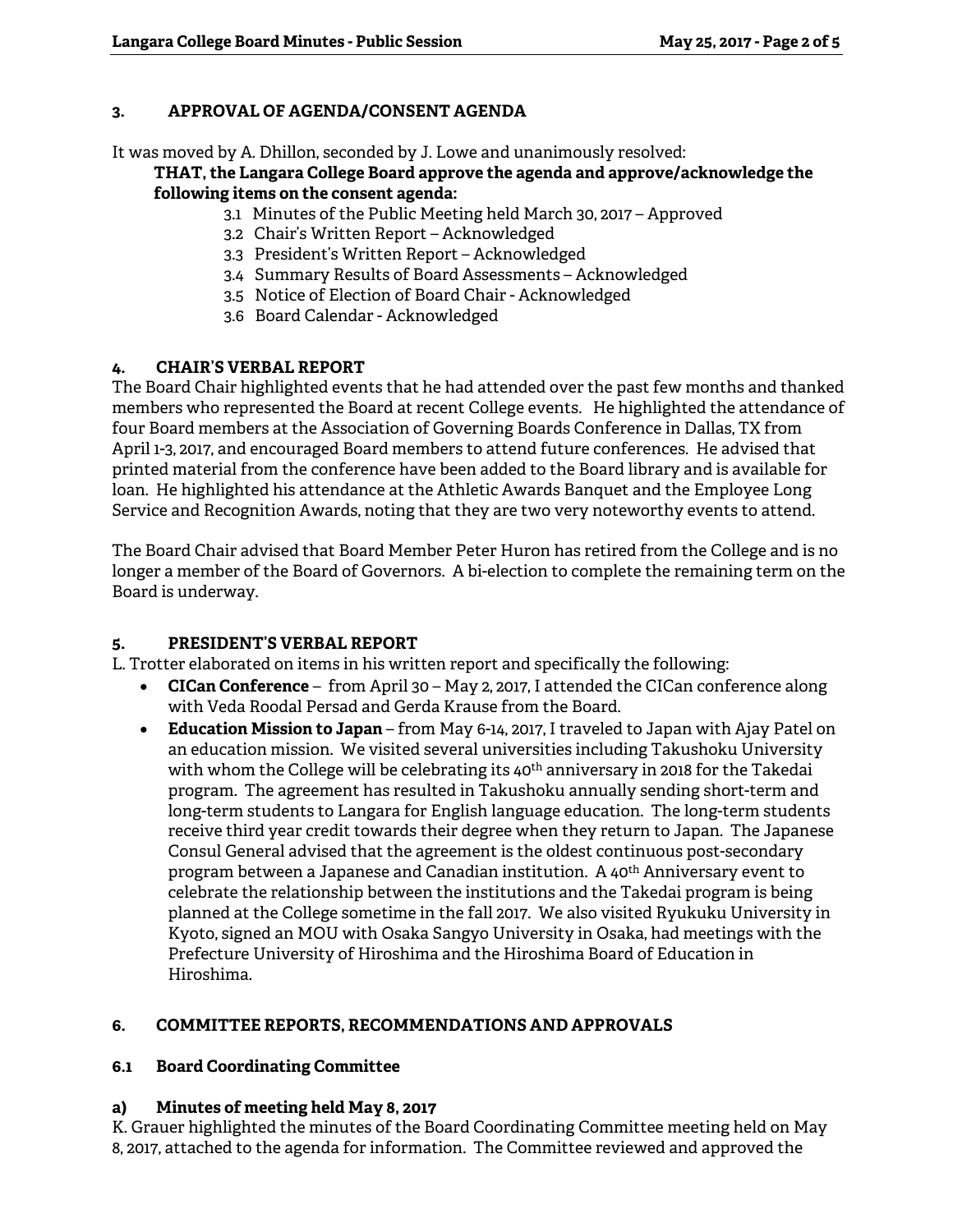Ministry of Advanced Education's Executive Compensation Disclosure Statement by their deadline of May 9, 2017.

## **6.2 Governance and Nominating Committee**

## **a) Minutes of Meeting held May 23, 2017**

S. Edzerza Fox highlighted the minutes of the Governance and Nominating Committee meeting held on May 23, 2017, distributed at the table for information.

### **b) Policy 410 – Statement on Respectful Learning and Working Environment**

S. Edzerza Fox highlighted Policy 410 – Statement on Respectful Learning and Working Environment noting that it is part of the ongoing review of the board manual being performed by Karen Szeto. She noted a change to remove Item 4.4 as it is not applicable, and renumber the remaining items. The Policy was recommended for approval.

### **c) Policy 415 – Communications and Counsel**

S. Edzerza Fox highlighted Policy 415 – Communications and Counsel, attached to the agenda, and advised that the policy is no longer relevant. The Policy was recommended for rescinding.

### **d) Bylaw 203 – Powers, Duties and Benefits of President**

S. Edzerza Fox highlighted Bylaw 203 – Powers, Duties and Benefits of President, attached to the agenda. She advised that changes were made to the bylaw to update position titles and ensure continuity during the President's absence. The Bylaw was recommended for approval.

### **e) Board Resolution 316 – College Pension/Municipal**

S. Edzerza Fox highlighted Board Resolution 316 – College Pension/Municipal and advised that it was no longer applicable to the College. The Resolution was recommended for rescinding.

It was moved by S. Edzerza Fox and seconded by M. Jaworski

**THAT, Policy 410 – Statement on Respectful Learning and Working Environment, and Bylaw 203 – Powers, Duties and Benefits of President be approved as amended, and** 

**THAT, Policy 415 – Communications and Counsel and Resolution 316 – College Pension/Municipal be rescinded.** 

#### **Carried Unanimously.**

## **f) Board Assessment Task Force – Terms of Reference**

S. Edzerza Fox highlighted the draft Terms of Reference for the Board Assessment Task Force attached to the agenda. She advised that an email was distributed to the Board seeking interest for membership, and Dr. H. Holden, M. Jaworski, G. Krause, K. Karunaneithi, and Dr. V. Roodal Persad expressed their interest in being on the task force. The Terms of Reference were recommended for approval.

It was moved by S. Edzerza Fox and seconded by J. Lowe

**THAT, the Terms of Reference for the Board Assessment Task Force be approved as presented.** 

**Carried Unanimously.**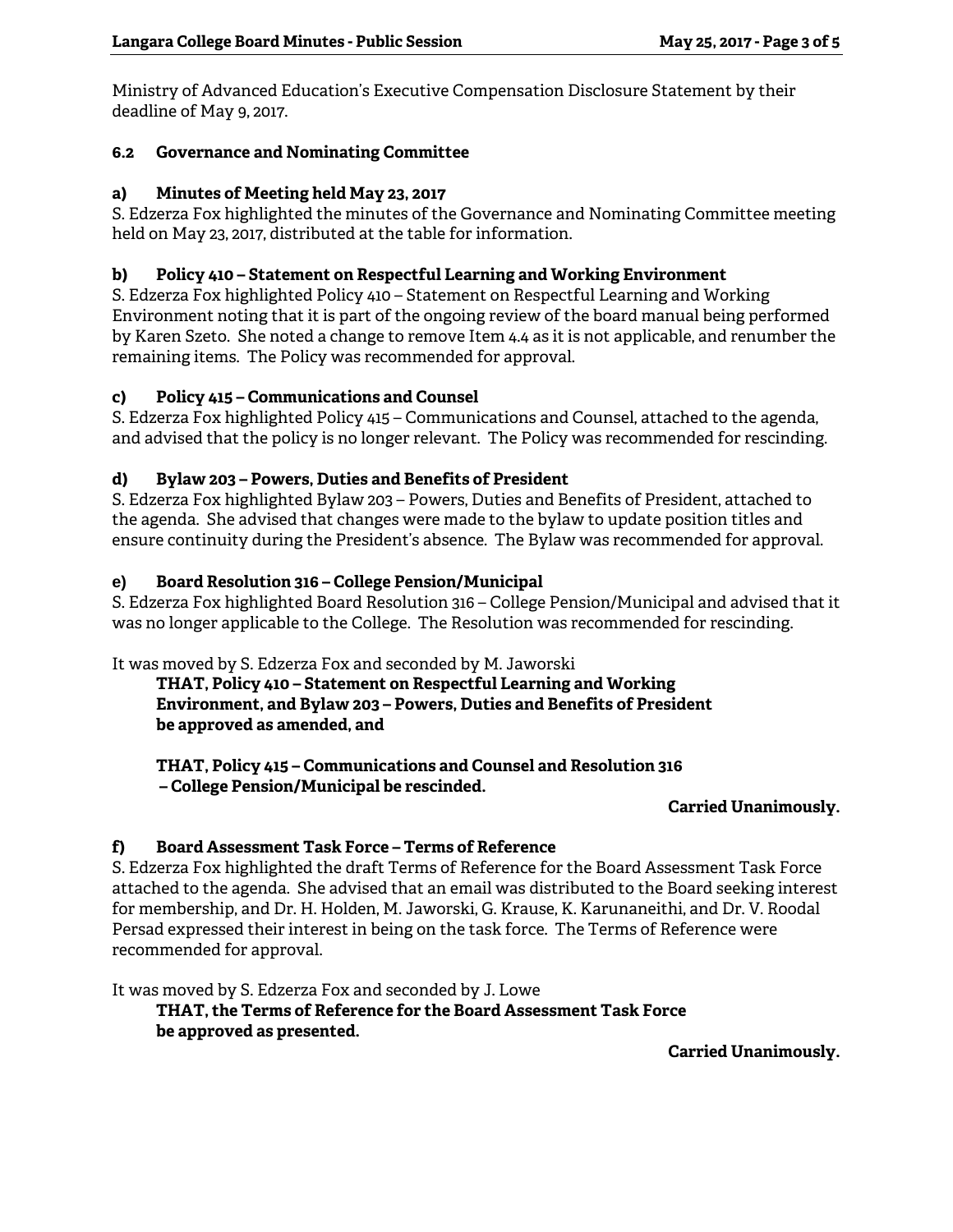## **7. FOR INFORMATION/DISCUSSION**

## **7.1 Langara College Market Differentiation Strategy**

L. Trotter highlighted his memo and the Langara College Market Differentiation Strategy attached to the agenda for information. He advised that the document is a follow-up to the presentation made to the Board at the June 23, 2016, meeting and was created before the new Strategic Plan was implemented in January 2016. He updated the Board with respect to objectives and how he recommends the College move forward. He advised that this would be rolled into the Strategic Plan annual report that is made to the Board in January. The President was asked a question about the College's differentiation approach. He indicated that while the market differentiation strategy started before the Strategic Plan it did directly link back to the Vision statement that Langara would be Canada's Pathways College that provided opportunities to pursue further and higher education, pursue entry into a career, or into career advancement or transition.

## **8. EDUCATION COUNCIL REPORTS**

The Board Chair reminded Board Members of Section 23 of the BC College and Institute Act that requires Education Council to advise the board on the development of educational policy.

## **8.1 Report of the Meeting held on March 21, 2017**

The Education Council Chair elaborated upon the summary report of the meeting held on March 21, 2017, attached to the agenda for information.

## **8.2 Report of the Meeting held on April 18, 2017**

The Education Council Chair elaborated upon the summary report of the meeting held on April 18, 2017, attached to the agenda for information.

It was moved by G. Durrani and seconded by L. Gates

## **THAT, the Education Council Summary Reports for the meetings held on March 21 and April 18, 2017, be received for information.**

**Carried Unanimously.** 

## **9. APPENDIX A**

## **9.1 AGB Session Notes**

K. Grauer highlighted the session notes from the AGB conference attached to the agenda as Appendix A for information.

## **10. BOARD MEMBERS' REPORT**

L. Gates provided an update on the fundraising initiatives of the Langara College Foundation. She distributed at the table a document that highlighted a brand conviction workshop the Foundation participated in to better understand what makes the Foundation remarkable, the adoption of a new Mantra, and the consideration of a new logo and design to imply positive change.

## **11. CONSTITUENT GROUP REPORTS**

There was no report.